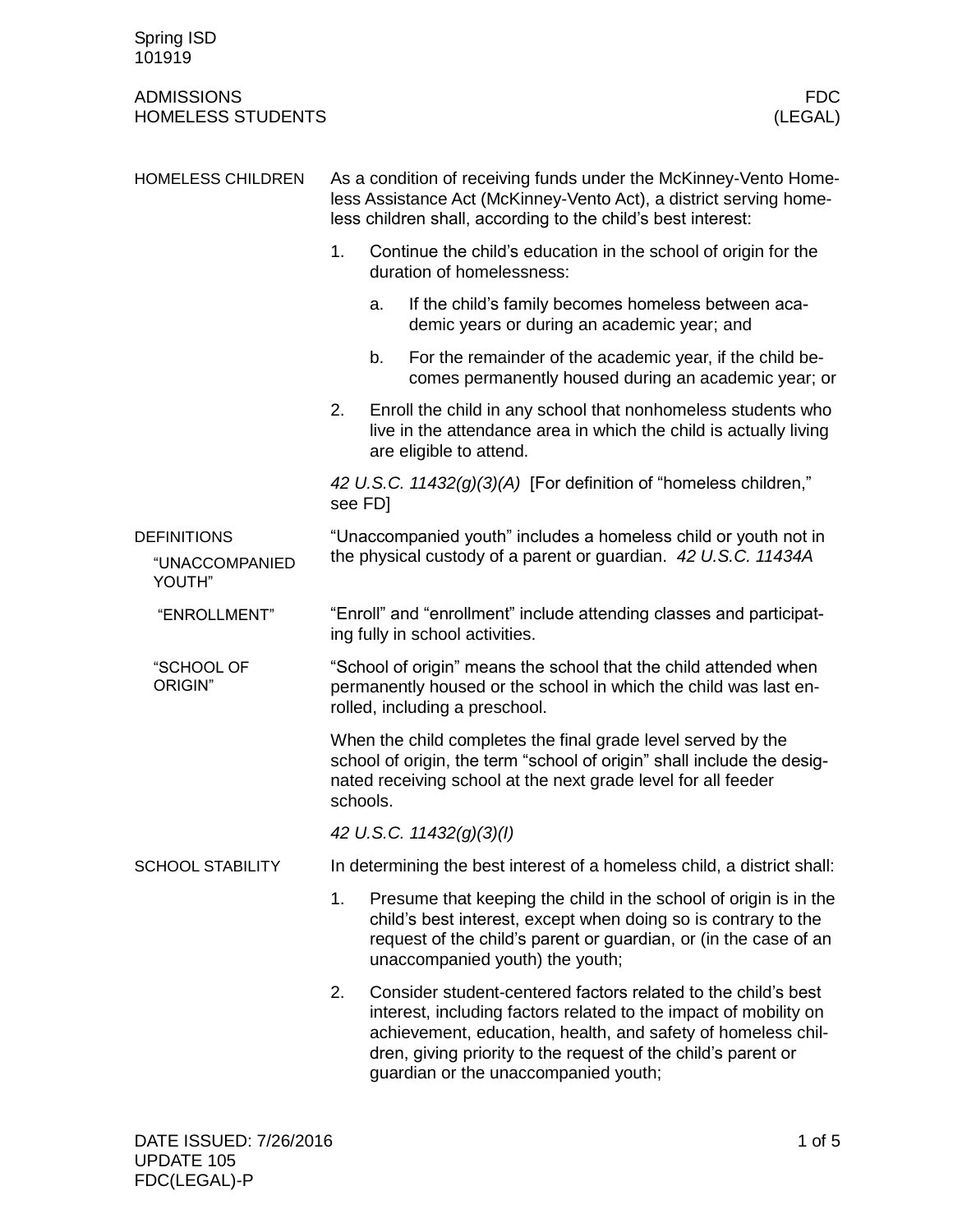Spring ISD 101919

## ADMISSIONS FDC HOMELESS STUDENTS

|                                       | 3.                                                                                                                         | If, after conducting the best interest determination based on<br>consideration of the presumption in item 1 above and the stu-<br>dent-centered factors in item 2 above, the district determines<br>that it is not in the child's best interest to attend the school of<br>origin or the school requested by the parent or guardian or the<br>unaccompanied youth, provide the parent, guardian, or unac-<br>companied youth with a written explanation of the reasons for<br>its determination, in a manner and form understandable to<br>such parent, guardian, or unaccompanied youth, including in-<br>formation regarding the right to appeal as set forth at EN-<br>ROLLMENT DISPUTES below; and |  |
|---------------------------------------|----------------------------------------------------------------------------------------------------------------------------|--------------------------------------------------------------------------------------------------------------------------------------------------------------------------------------------------------------------------------------------------------------------------------------------------------------------------------------------------------------------------------------------------------------------------------------------------------------------------------------------------------------------------------------------------------------------------------------------------------------------------------------------------------------------------------------------------------|--|
|                                       | 4.                                                                                                                         | In the case of an unaccompanied youth, ensure that the<br>homeless liaison [see FFC] assists in placement and enroll-<br>ment decisions under these provisions, gives priority to the<br>views of such unaccompanied youth, and provides the notice<br>to such youth of the right to appeal as set forth at ENROLL-<br><b>MENT DISPUTES below.</b>                                                                                                                                                                                                                                                                                                                                                     |  |
|                                       | 42 U.S.C. 11432(g)(3)(B)                                                                                                   |                                                                                                                                                                                                                                                                                                                                                                                                                                                                                                                                                                                                                                                                                                        |  |
| <b>CONTACT</b><br><b>INFORMATION</b>  |                                                                                                                            | A district may require the parent or guardian of a homeless child to<br>submit contact information. 42 U.S.C. 11432(g)(3)(H)                                                                                                                                                                                                                                                                                                                                                                                                                                                                                                                                                                           |  |
| <b>IMMEDIATE</b><br><b>ENROLLMENT</b> | The school selected in accordance with these provisions shall im-<br>mediately enroll a homeless child, even if the child: |                                                                                                                                                                                                                                                                                                                                                                                                                                                                                                                                                                                                                                                                                                        |  |
|                                       | 1.                                                                                                                         | Is unable to produce records normally required for enrollment,<br>such as previous academic record, records of immunization<br>and other required health records, proof of residency, or other<br>document; or                                                                                                                                                                                                                                                                                                                                                                                                                                                                                         |  |
|                                       | 2.                                                                                                                         | Has missed application or enrollment deadlines during any<br>period of homelessness.                                                                                                                                                                                                                                                                                                                                                                                                                                                                                                                                                                                                                   |  |
|                                       | 42 U.S.C. 11432(g)(3)(C)                                                                                                   |                                                                                                                                                                                                                                                                                                                                                                                                                                                                                                                                                                                                                                                                                                        |  |
| <b>ENROLLMENT</b><br><b>DISPUTES</b>  | If a dispute arises over eligibility, or school selection or enrollment<br>in a school:                                    |                                                                                                                                                                                                                                                                                                                                                                                                                                                                                                                                                                                                                                                                                                        |  |
|                                       | 1.                                                                                                                         | The child shall be immediately enrolled in the school in which<br>enrollment is sought, pending final resolution of the dispute,<br>including all available appeals;                                                                                                                                                                                                                                                                                                                                                                                                                                                                                                                                   |  |
|                                       | 2.                                                                                                                         | The parent or guardian of the child or an unaccompanied<br>youth shall be provided with a written explanation of any deci-<br>sions related to school selection or enrollment made by the<br>district, including the rights of the parent, guardian, or unac-<br>companied youth to appeal such decisions.                                                                                                                                                                                                                                                                                                                                                                                             |  |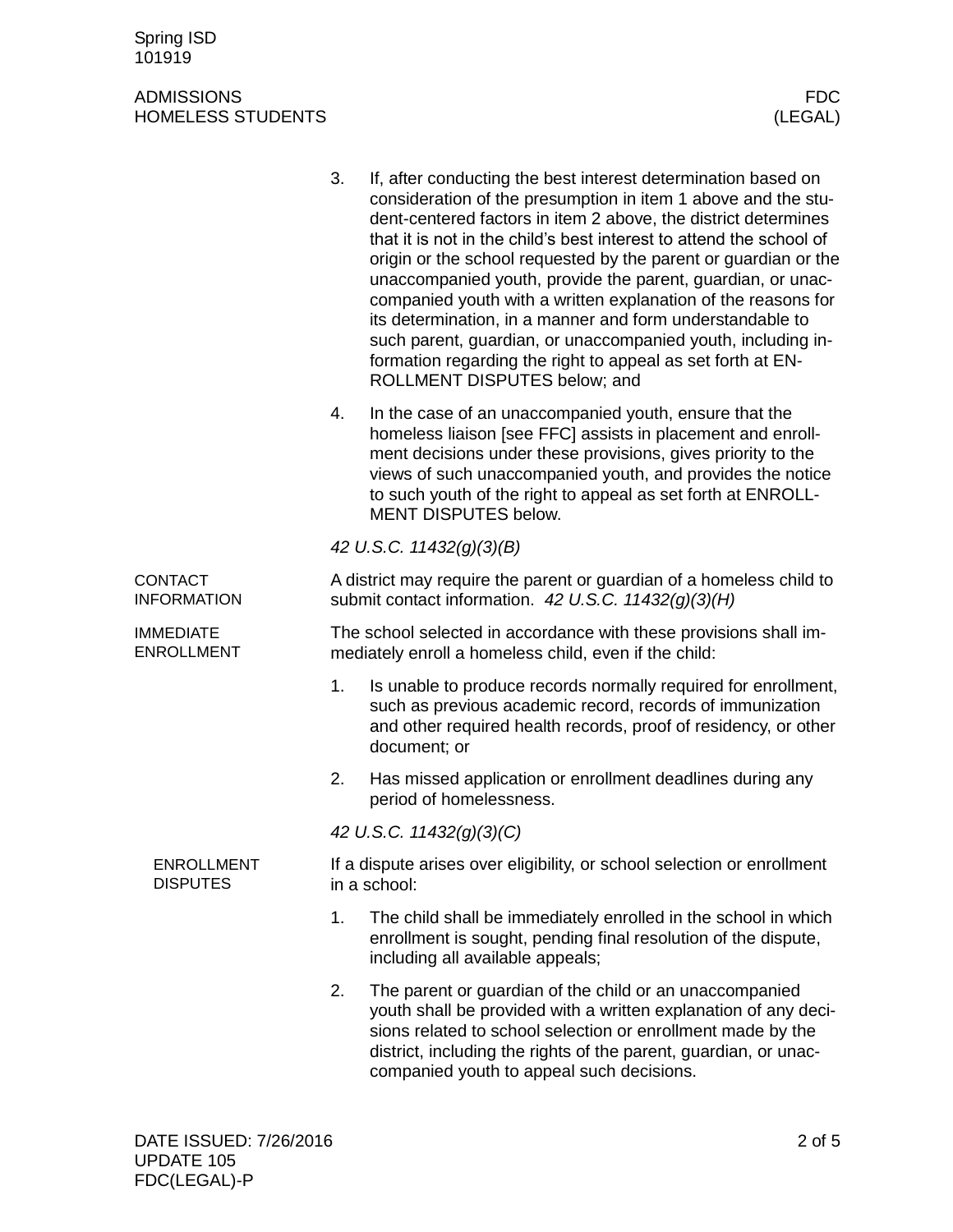## ADMISSIONS FDC HOMELESS STUDENTS

|                                   | 3.<br>The parent, guardian, or unaccompanied youth shall be re-<br>ferred to the homeless liaison [see FFC], who shall carry out<br>the dispute resolution process as expeditiously as possible af-<br>ter receiving notice of the dispute; and                                                                                                                                                                                                                                                                                                  |  |  |  |  |
|-----------------------------------|--------------------------------------------------------------------------------------------------------------------------------------------------------------------------------------------------------------------------------------------------------------------------------------------------------------------------------------------------------------------------------------------------------------------------------------------------------------------------------------------------------------------------------------------------|--|--|--|--|
|                                   | 4.<br>In the case of an unaccompanied youth, the liaison shall en-<br>sure that the youth is immediately enrolled in the school in<br>which the youth seeks enrollment pending resolution of such<br>dispute.                                                                                                                                                                                                                                                                                                                                    |  |  |  |  |
|                                   | 42 U.S.C. 11432(g)(3)(E) [See FNG]                                                                                                                                                                                                                                                                                                                                                                                                                                                                                                               |  |  |  |  |
| <b>SCHOOL PLACEMENT</b>           | As a condition of receiving funds under the McKinney-Vento Act,<br>TEA shall submit to the U.S. Secretary of Education a plan that in-<br>cludes assurances that a district will adopt policies and practices to<br>ensure that homeless children are not stigmatized or segregated<br>on the basis of their status as homeless. 42 U.S.C.<br>11432(g)(1)(J)(i)                                                                                                                                                                                  |  |  |  |  |
|                                   | The choice regarding placement shall be made regardless of<br>whether the child lives with the homeless parents or has been tem-<br>porarily placed elsewhere. 42 U.S.C. $11432(g)(3)(F)$                                                                                                                                                                                                                                                                                                                                                        |  |  |  |  |
| <b>RECORDS</b><br><b>ACADEMIC</b> | The enrolling school shall immediately contact the school last at-<br>tended by the child to obtain relevant academic and other records.<br>42 U.S.C. 11432(g)(3)(C)(ii)                                                                                                                                                                                                                                                                                                                                                                         |  |  |  |  |
| <b>HEALTH</b>                     | If the child needs to obtain immunizations or other required health<br>records, the enrolling school shall immediately refer the child's par-<br>ent or guardian or an unaccompanied youth to the district home-<br>less liaison [see FFC] who shall assist in obtaining necessary im-<br>munizations or screenings, or immunization or other required<br>health records. [See also FFAB] 42 U.S.C. $11432(g)(3)(C)(iii)$                                                                                                                        |  |  |  |  |
| <b>MAINTENANCE</b>                | Any record ordinarily kept by a school, including immunization or<br>other required health records, academic records, birth certificates,<br>guardianship records, and evaluation for special services or pro-<br>grams, regarding each homeless child shall be maintained so that<br>the records involved are available, in a timely fashion, when a child<br>enters a new school or district, and in a manner consistent with the<br>Family Educational Rights and Privacy Act (FERPA) (20 U.S.C.<br>1232g) [see FL]. 42 U.S.C. 11432(g)(3)(D) |  |  |  |  |
| <b>PRIVACY</b>                    | Information about a homeless child's living situation shall be treat-<br>ed as a student education record, and shall not be deemed to be<br>directory information under FERPA. [See FL] 42 U.S.C.<br>11432(g)(3)(G)                                                                                                                                                                                                                                                                                                                              |  |  |  |  |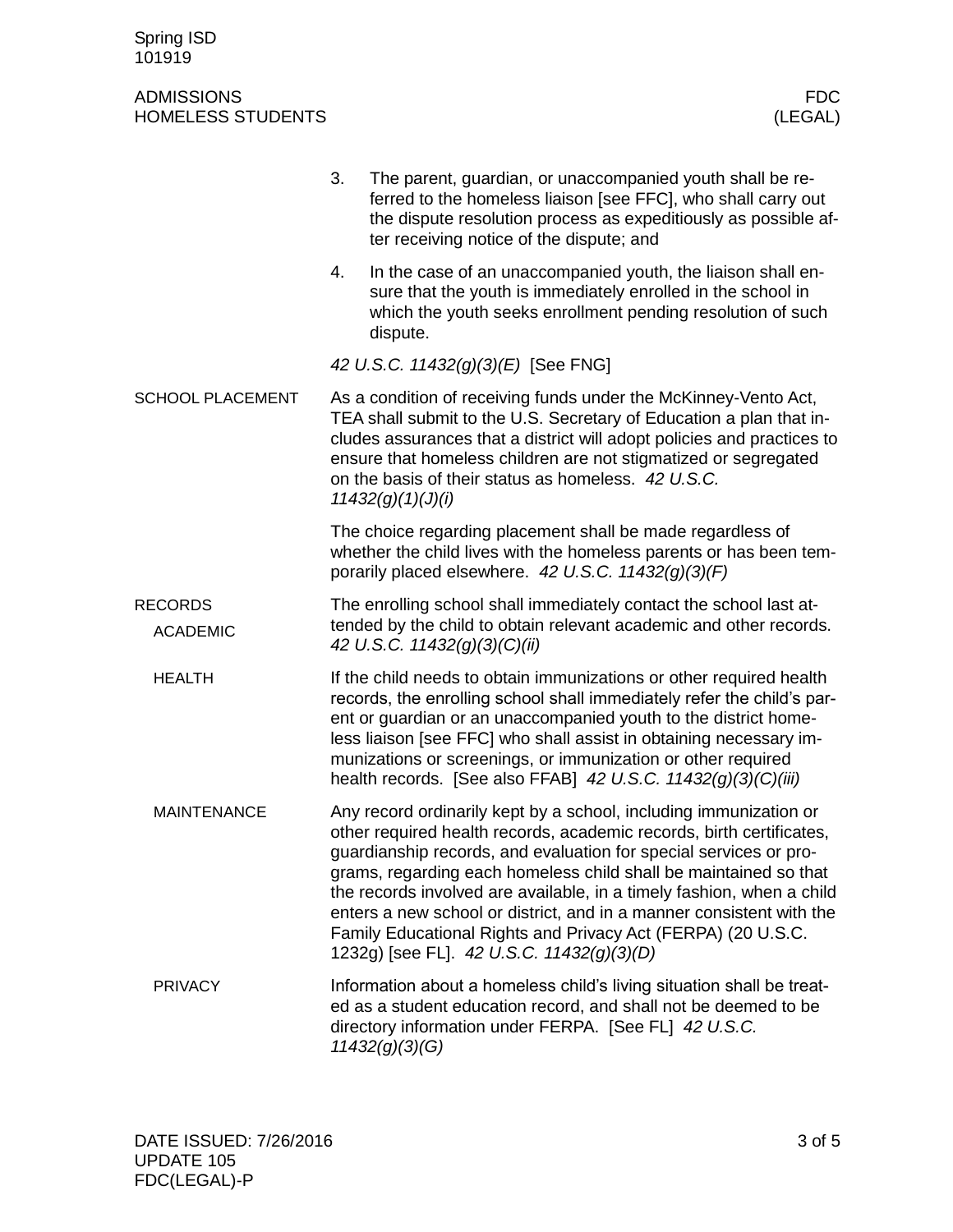| Spring ISD<br>101919                                           |                                                                                                                                                                                                                                                                                                                                     |                                                                                                                                                                                                                                                                                                                                                                                                                                                                                                                  |  |
|----------------------------------------------------------------|-------------------------------------------------------------------------------------------------------------------------------------------------------------------------------------------------------------------------------------------------------------------------------------------------------------------------------------|------------------------------------------------------------------------------------------------------------------------------------------------------------------------------------------------------------------------------------------------------------------------------------------------------------------------------------------------------------------------------------------------------------------------------------------------------------------------------------------------------------------|--|
| <b>ADMISSIONS</b><br><b>HOMELESS STUDENTS</b>                  |                                                                                                                                                                                                                                                                                                                                     | <b>FDC</b><br>(LEGAL)                                                                                                                                                                                                                                                                                                                                                                                                                                                                                            |  |
| <b>COMPARABLE</b><br><b>SERVICES</b>                           |                                                                                                                                                                                                                                                                                                                                     | The district shall provide a homeless child with services that are<br>comparable to services offered to other students in the school in<br>which the child is enrolled, including:                                                                                                                                                                                                                                                                                                                               |  |
|                                                                | 1.                                                                                                                                                                                                                                                                                                                                  | Transportation services;                                                                                                                                                                                                                                                                                                                                                                                                                                                                                         |  |
|                                                                | 2.                                                                                                                                                                                                                                                                                                                                  | Educational services for which the child meets the eligibility<br>criteria;                                                                                                                                                                                                                                                                                                                                                                                                                                      |  |
|                                                                | 3.                                                                                                                                                                                                                                                                                                                                  | Programs in career and technical education;                                                                                                                                                                                                                                                                                                                                                                                                                                                                      |  |
|                                                                | 4.                                                                                                                                                                                                                                                                                                                                  | Programs for gifted and talented students; and                                                                                                                                                                                                                                                                                                                                                                                                                                                                   |  |
|                                                                | 5.                                                                                                                                                                                                                                                                                                                                  | School nutrition programs.                                                                                                                                                                                                                                                                                                                                                                                                                                                                                       |  |
|                                                                |                                                                                                                                                                                                                                                                                                                                     | 42 U.S.C. 11432(g)(4)                                                                                                                                                                                                                                                                                                                                                                                                                                                                                            |  |
| <b>COORDINATION</b>                                            |                                                                                                                                                                                                                                                                                                                                     | A district serving homeless children shall coordinate:                                                                                                                                                                                                                                                                                                                                                                                                                                                           |  |
|                                                                | 1.                                                                                                                                                                                                                                                                                                                                  | The provision of services with local social services agencies<br>and other agencies or entities providing services to homeless<br>children and their families; and                                                                                                                                                                                                                                                                                                                                               |  |
|                                                                | 2.                                                                                                                                                                                                                                                                                                                                  | Transportation, transfer of school records, and other interdis-<br>trict activities with other local educational agencies.                                                                                                                                                                                                                                                                                                                                                                                       |  |
| <b>HOUSING</b><br><b>ASSISTANCE</b>                            | If applicable, a district shall coordinate with state and local housing<br>agencies responsible for developing the comprehensive housing<br>affordability strategy described in the Cranston-Gonzalez National<br>Affordable Housing Act (42 U.S.C. 12705), to minimize educational<br>disruption for children who become homeless. |                                                                                                                                                                                                                                                                                                                                                                                                                                                                                                                  |  |
| <b>PURPOSE</b>                                                 |                                                                                                                                                                                                                                                                                                                                     | The coordination shall be designed to:                                                                                                                                                                                                                                                                                                                                                                                                                                                                           |  |
|                                                                | 1.                                                                                                                                                                                                                                                                                                                                  | Ensure that homeless children are promptly identified and<br>have access to, and are in reasonable proximity to, available<br>education and related support services; and                                                                                                                                                                                                                                                                                                                                        |  |
|                                                                | 2.                                                                                                                                                                                                                                                                                                                                  | Raise the awareness of school personnel and service provid-<br>ers of the effects of short-term stays in a shelter and other<br>challenges associated with homelessness.                                                                                                                                                                                                                                                                                                                                         |  |
| <b>HOMELESS</b><br><b>CHILDREN WITH</b><br><b>DISABILITIES</b> |                                                                                                                                                                                                                                                                                                                                     | For children who are to be assisted both under the McKinney-<br>Vento Act and under the Individuals with Disabilities Education Act<br>(20 U.S.C. 1400 et seq.) or section 504 of the Rehabilitation Act of<br>1973 (29 U.S.C. 794), a district shall coordinate provision of ser-<br>vices under the McKinney-Vento Act with the provision of programs<br>for children with disabilities served by that district and other in-<br>volved local educational agencies. [See EHBA series]<br>42 U.S.C. 11432(g)(5) |  |